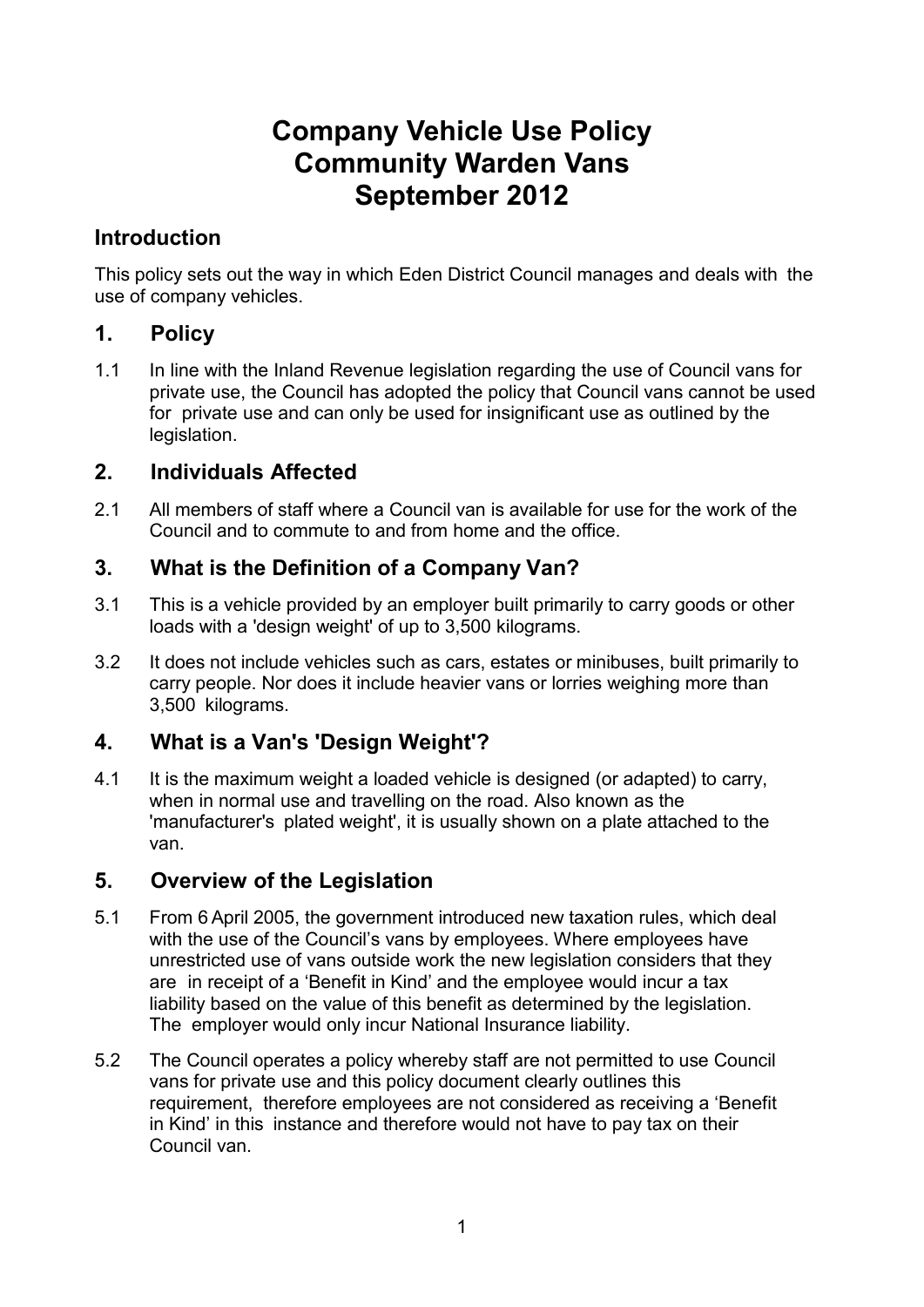5.3 The Council policy states that no employees will be permitted to use Council vans for private use, with the exception of insignificant private use, which is deemed as very much the exception to the normal use.

### **6. Business and Private Use**

#### **6.1 What is Business Use?**

- 6.1.1 Business travel includes two types of journey:
	- those you have to make in the course of doing your job
	- those you make to or from a place you have to attend in order to do your job

#### **6.2 What is Insignificant Private Use?**

6.2.1 Private use is insignificant where it is very much the exception to the normal use, is intermittent and irregular, and lasts only for short periods of time on odd occasions during the year.

Examples of insignificant private use include an employee who:

- calls at the dentist on the way home
- 6.2.2 Examples of use which is NOT insignificant includes an employee who:
	- regularly uses the van to do the supermarket shopping
	- uses the van outside of work for non-work related activities

#### **6.3 Carriage of people and Goods**

- 6.3.1 No people other than employees of the Council or people associated with the work of the Council shall be carried in the company vehicle.
- 6.3.2 The company vehicle shall not be used for the carriage of goods other than those associated with the work of the Council or the personal possessions of the employee.

#### **6.4 Do I Have to Pay Tax on Private use of a Company Van?**

- 6.4.1 You have to pay tax on any benefit in kind you receive, including any private use of a company van, if you are an employee earning £8,500 or more a year. Your earnings for this test include:
	- your wages or salary
	- payments for business expenses, and
	- the value of benefits, such as the company van

#### **6.5 How much is the charge?**

6.5.1 The benefit of private use of a company van is taxed by way of a standard charge.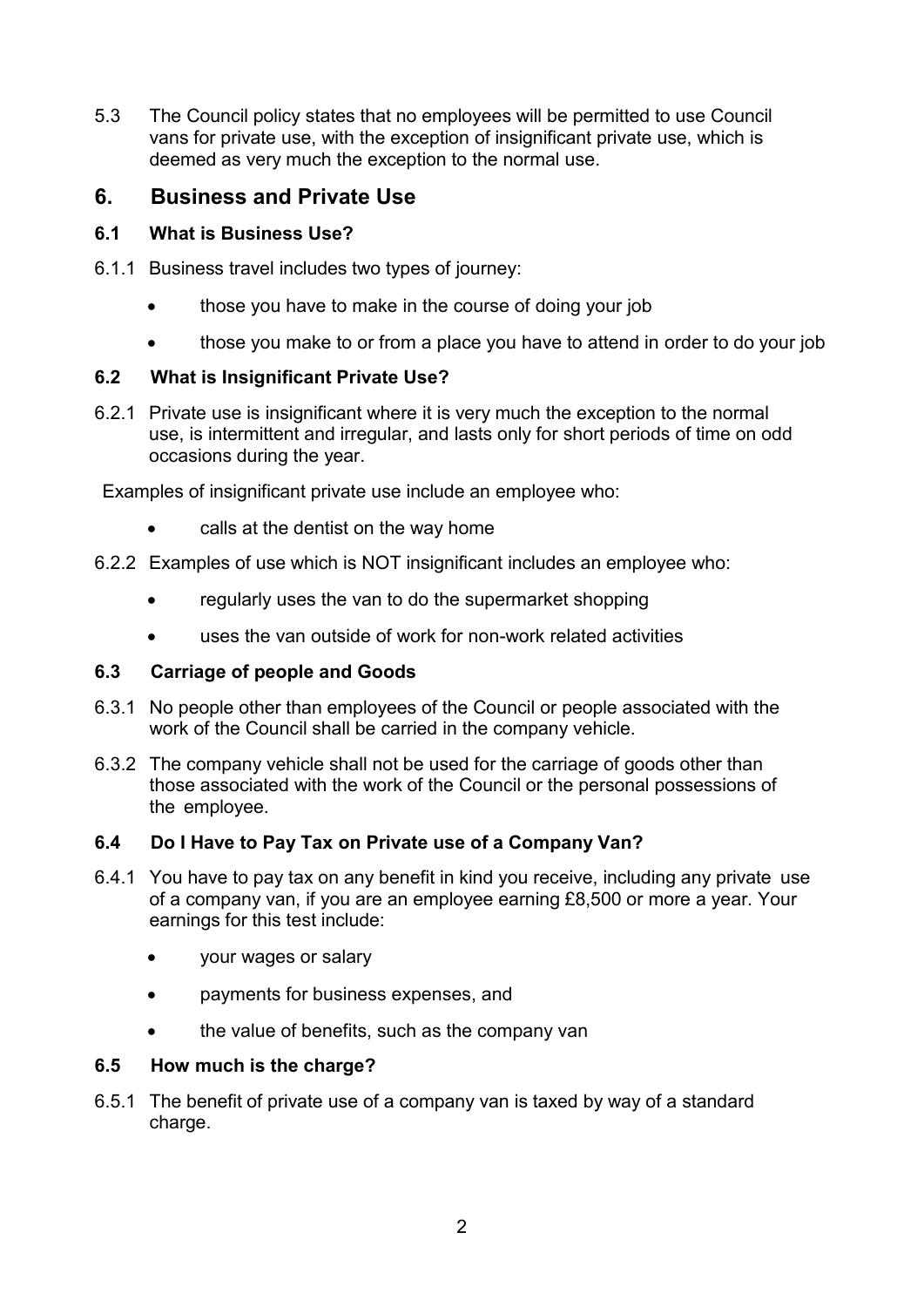- The standard charges are, 2012/13, £18,800 to £20,200 from 6 April 2012. The multiplier will increase by two per cent above the rate of inflation (based on RPI) in 2013-14.
- The van fuel benefit charge multiplier will be frozen at £550, and will increase by inflation in 2013-14. The 2013-14 changes will be made by statutory instrument in autumn 2012.

(A tax year begins on 6 April and ends on 5 April in the following year.)

## **7. Implementing the Policy**

### **7.1 Employees**

- 7.1.1 The Inland Revenue requires sufficient records to be kept to show that private use is restricted between home and work. Therefore, all employees who have use of Council vans will be provided with a copy of this policy and will be required to sign a statement (see Appendix A), stating acknowledgment of the Council's policy around private use of Council vans and the consequences of not adhering to the policy.
- 7.1.2 Departmental managers will be required to monitor the application of the policy and ensure that their employees are adhering to its requirements.
- 7.1.3 Employees who do not adhere to this policy will be subject to disciplinary action and would incur a tax liability based on the value of the benefit at a rate determined by the Government.

#### **7.2 Employer**

- 7.2.1 The legislation states that where employers consider there is no tax to pay, they will have to keep sufficient records to show that private use is restricted between home and work.
- 7.2.2 This may include making the conditions clear in employment contracts or asking employees to sign a statement acknowledging company policy on what use is allowed and any disciplinary consequences (see Appendix A for the Council's template form).
- 7.2.3 Where there is tax to pay, employers will need to identify each vehicle used by an employee.
- 7.2.4 Where employers consider that employees should pay tax on less than the full scale charge they may also have to be able to show:
	- If a van is shared, by whom and in what proportions
	- Periods of 30 or more consecutive days when a van was incapable of use
	- Contributions paid by an employee who had private use of a van
- 7.2.5 This will need to be provided at the end of each tax year (tax year runs from April to March), and no later than May.